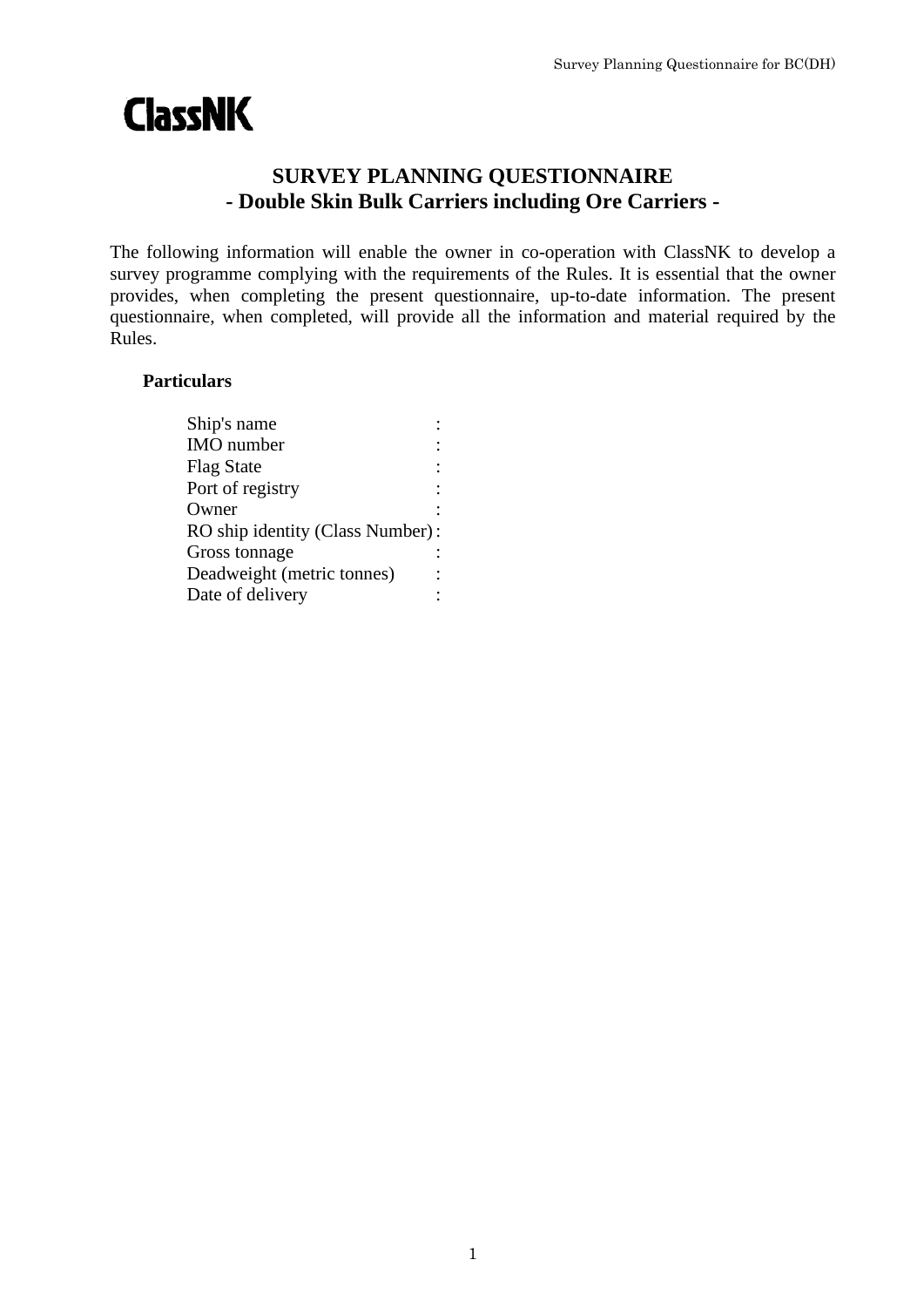#### **Information on access provision for close-up surveys and thickness measurement**

The owner shall indicate, in the table below, the means of access to the structures subject to close-up survey and thickness measurement. A close-up survey is an examination where the details of structural components are within the close visual inspection range of the attending surveyor, i.e. preferably within reach of hand.

| <b>Hold/Tank</b><br>No.    | <b>Structure</b>                       | <b>Permanent</b><br><b>Means</b> of<br><b>Access</b> | <b>Temporary</b><br>staging | <b>Rafts</b> | <b>Ladders</b> | <b>Direct</b><br>access | Other<br>means<br>(please<br>specify) |
|----------------------------|----------------------------------------|------------------------------------------------------|-----------------------------|--------------|----------------|-------------------------|---------------------------------------|
| F.P.                       | Fore Peak                              |                                                      |                             |              |                |                         |                                       |
| A.P.                       | Aft Peak                               |                                                      |                             |              |                |                         |                                       |
|                            | Hatch side coamings                    |                                                      |                             |              |                |                         |                                       |
|                            | Topside sloping plate                  |                                                      |                             |              |                |                         |                                       |
|                            | Upper stool plating                    |                                                      |                             |              |                |                         |                                       |
| Cargo Holds                | Cross deck                             |                                                      |                             |              |                |                         |                                       |
|                            | Double side tank plating               |                                                      |                             |              |                |                         |                                       |
|                            | Transverse bulkhead                    |                                                      |                             |              |                |                         |                                       |
|                            | Hopper tank platting                   |                                                      |                             |              |                |                         |                                       |
|                            | Lower stool plating                    |                                                      |                             |              |                |                         |                                       |
|                            | Tank top                               |                                                      |                             |              |                |                         |                                       |
|                            | Underdeck structure                    |                                                      |                             |              |                |                         |                                       |
|                            | Side shell & structure                 |                                                      |                             |              |                |                         |                                       |
| Topside<br>Tanks           | Sloping plate & structure              |                                                      |                             |              |                |                         |                                       |
|                            | Webs & bulkheads                       |                                                      |                             |              |                |                         |                                       |
| Hopper<br>Tanks            | Hopper sloping plate &<br>structure    |                                                      |                             |              |                |                         |                                       |
|                            | Side shell & structure                 |                                                      |                             |              |                |                         |                                       |
|                            | Bottom structure                       |                                                      |                             |              |                |                         |                                       |
|                            | Webs & bulkheads                       |                                                      |                             |              |                |                         |                                       |
|                            | Side shell & structure                 |                                                      |                             |              |                |                         |                                       |
| Double<br>Side<br>Tanks    | Inner skin & structure                 |                                                      |                             |              |                |                         |                                       |
|                            | Webs & bulkheads                       |                                                      |                             |              |                |                         |                                       |
|                            | Double bottom                          |                                                      |                             |              |                |                         |                                       |
|                            | structure                              |                                                      |                             |              |                |                         |                                       |
|                            | Upper stool internal<br>structure      |                                                      |                             |              |                |                         |                                       |
|                            | Lower stool internal                   |                                                      |                             |              |                |                         |                                       |
|                            | structure                              |                                                      |                             |              |                |                         |                                       |
| Wing Tanks of Ore Carriers | Underdeck & structure                  |                                                      |                             |              |                |                         |                                       |
|                            | Side shell & structure                 |                                                      |                             |              |                |                         |                                       |
|                            | Side shell vertical web                |                                                      |                             |              |                |                         |                                       |
|                            | & structure                            |                                                      |                             |              |                |                         |                                       |
|                            | Longitudinal bulkhead<br>$&$ structure |                                                      |                             |              |                |                         |                                       |
|                            | Longitudinal bulkhead                  |                                                      |                             |              |                |                         |                                       |
|                            | web & structure                        |                                                      |                             |              |                |                         |                                       |
|                            | Bottom plating &                       |                                                      |                             |              |                |                         |                                       |
|                            | structure                              |                                                      |                             |              |                |                         |                                       |
|                            | Cross ties/stringers                   |                                                      |                             |              |                |                         |                                       |

Table SPQ1

Applicable access provisions are to be ticked.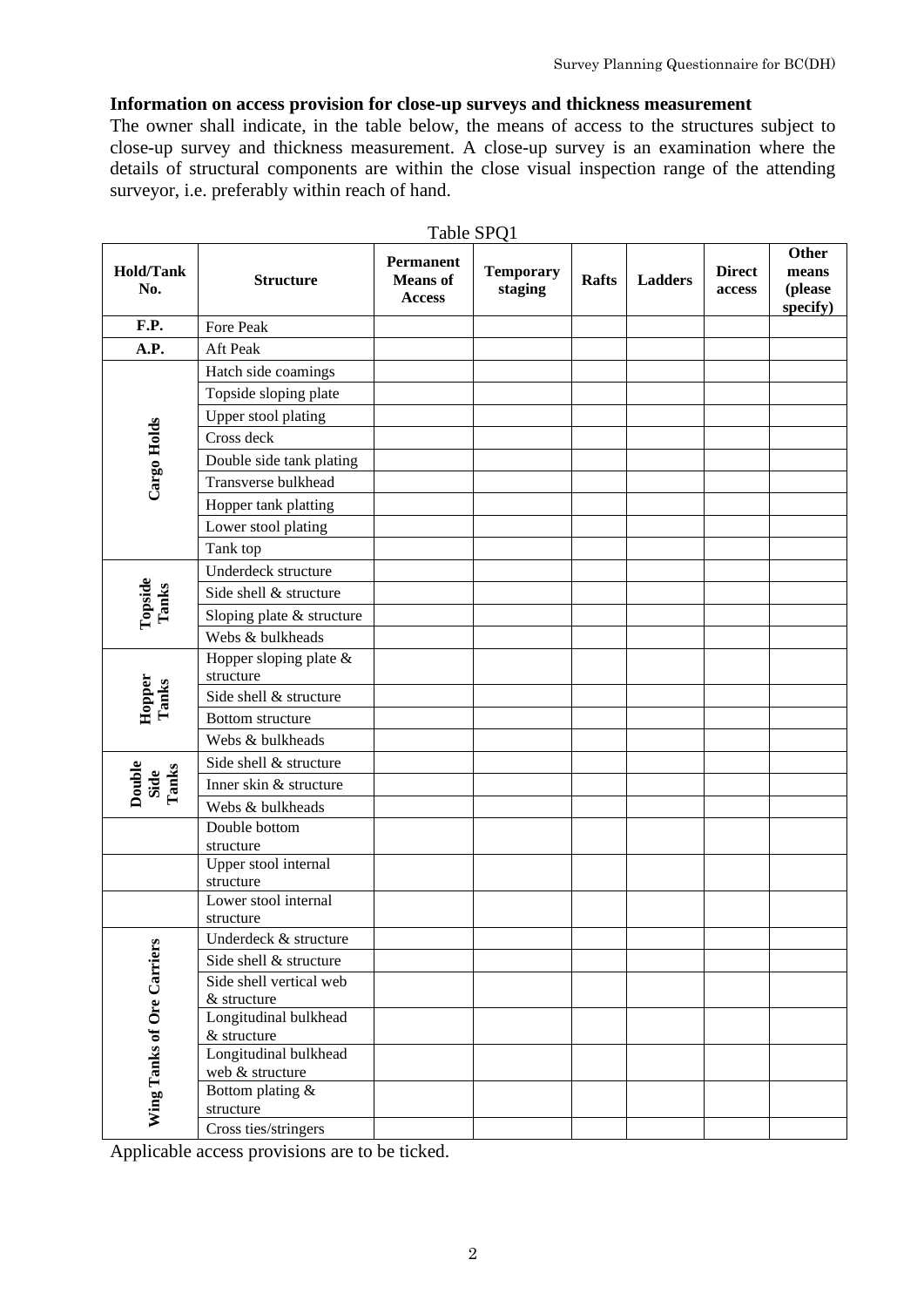| History of bulk cargoes of a corrosive nature (e.g. high sulphur content) |  |  |  |  |  |
|---------------------------------------------------------------------------|--|--|--|--|--|
|                                                                           |  |  |  |  |  |
|                                                                           |  |  |  |  |  |
|                                                                           |  |  |  |  |  |
|                                                                           |  |  |  |  |  |
|                                                                           |  |  |  |  |  |
|                                                                           |  |  |  |  |  |
|                                                                           |  |  |  |  |  |
|                                                                           |  |  |  |  |  |
|                                                                           |  |  |  |  |  |
|                                                                           |  |  |  |  |  |
|                                                                           |  |  |  |  |  |
|                                                                           |  |  |  |  |  |
|                                                                           |  |  |  |  |  |
|                                                                           |  |  |  |  |  |
|                                                                           |  |  |  |  |  |
|                                                                           |  |  |  |  |  |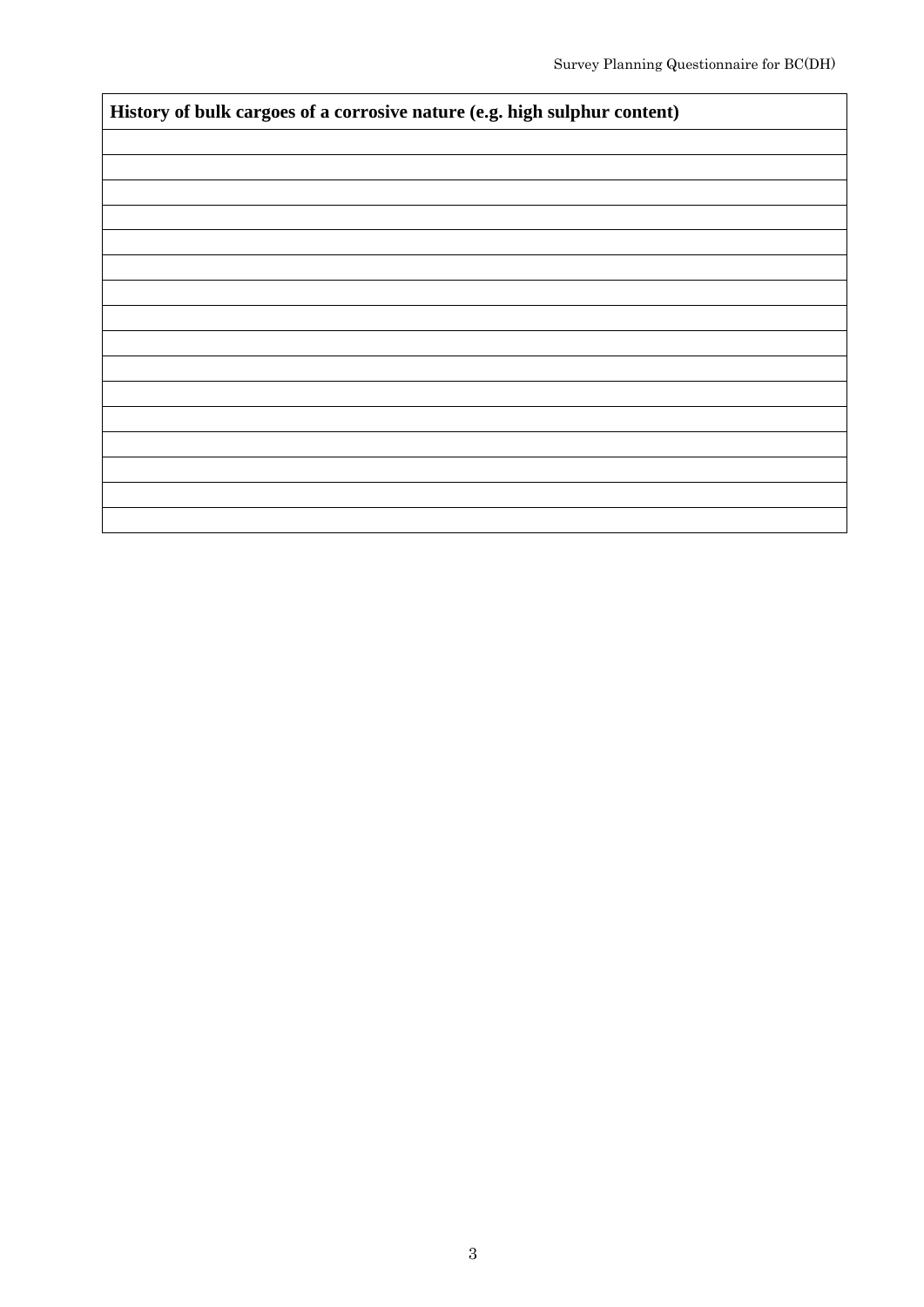#### **Owner's inspections**

Using a format similar to that of the table below (which is given as an example), the owner shall provide details of the results of their inspections, for the last 3 years on all cargo holds and ballast tanks and void spaces within the cargo area, including peak tanks.

|                                  |                                       | Table SPQ2               |                             |                                           | <b>Hold and</b>                      |
|----------------------------------|---------------------------------------|--------------------------|-----------------------------|-------------------------------------------|--------------------------------------|
| Hold or Tank No.                 | <b>Corrosion</b><br>protection<br>(1) | Coating<br>extent<br>(2) | Coating<br>condition<br>(3) | <b>Structural</b><br>deterioration<br>(4) | <b>Tank damage</b><br>history<br>(5) |
| Cargo holds                      |                                       |                          |                             |                                           |                                      |
|                                  |                                       |                          |                             |                                           |                                      |
|                                  |                                       |                          |                             |                                           |                                      |
| <b>Topside tanks</b>             |                                       |                          |                             |                                           |                                      |
|                                  |                                       |                          |                             |                                           |                                      |
|                                  |                                       |                          |                             |                                           |                                      |
| <b>Hopper tanks</b>              |                                       |                          |                             |                                           |                                      |
|                                  |                                       |                          |                             |                                           |                                      |
|                                  |                                       |                          |                             |                                           |                                      |
| Double side skin tanks           |                                       |                          |                             |                                           |                                      |
|                                  |                                       |                          |                             |                                           |                                      |
|                                  |                                       |                          |                             |                                           |                                      |
| <b>Upper stools</b>              |                                       |                          |                             |                                           |                                      |
|                                  |                                       |                          |                             |                                           |                                      |
|                                  |                                       |                          |                             |                                           |                                      |
| <b>Lower stools</b>              |                                       |                          |                             |                                           |                                      |
|                                  |                                       |                          |                             |                                           |                                      |
|                                  |                                       |                          |                             |                                           |                                      |
| <b>Wing tanks (Ore Carriers)</b> |                                       |                          |                             |                                           |                                      |
|                                  |                                       |                          |                             |                                           |                                      |
|                                  |                                       |                          |                             |                                           |                                      |
| Fore peak                        |                                       |                          |                             |                                           |                                      |
| Aft peak                         |                                       |                          |                             |                                           |                                      |
| Miscellaneous other spaces       |                                       |                          |                             |                                           |                                      |
|                                  |                                       |                          |                             |                                           |                                      |

Note: Indicate tanks which are used for oil/ballast

- 1) HC=hard coating; SC=soft coating; A=anodes; NP=no protection; Name of owner's representative:
- 2) U=upper part; M=middle part; L=lower part; C=complete
- 3) G=good; F=fair; P=poor; RC=recoated (during the last 3 years)
- 4) N= no findings recorded; Y= findings recorded, description of findings is to be attached to the questionnaire
- 5) DR=damage  $&$  repair; L= Leakages; CV= Conversion (description shall be attached to this questionnaire)

Signature:

Date: